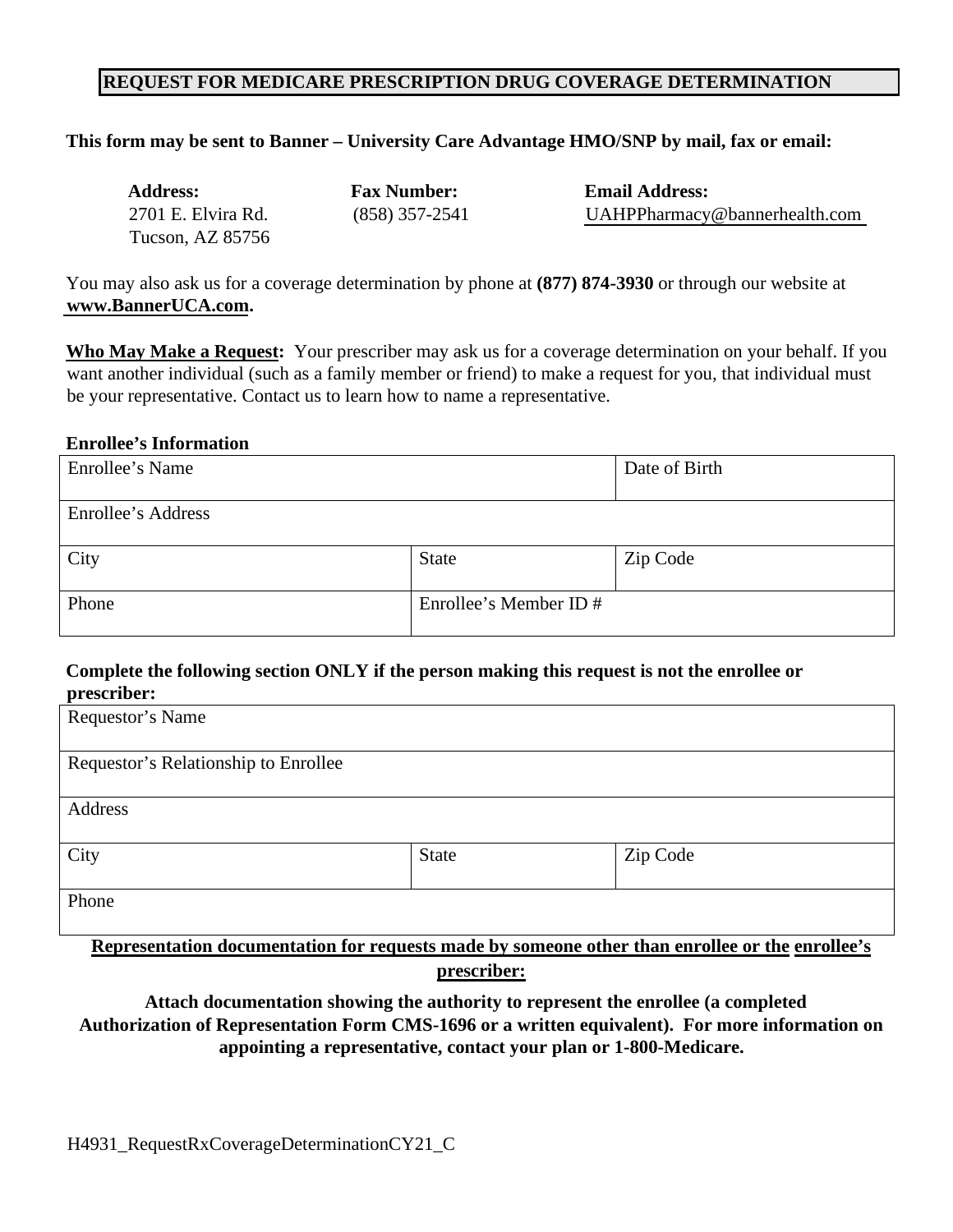month): **Name of prescription drug you are requesting** (if known, include strength and quantity requested per

# **Type of Coverage Determination Request**

☐ I need a drug that is not on the plan's list of covered drugs (formulary exception).*\** 

 removed or was removed from this list during the plan year (formulary exception).*\**   $\Box$  I have been using a drug that was previously included on the plan's list of covered drugs, but is being

 $\Box$  I request prior authorization for the drug my prescriber has prescribed.\*

 ☐ I request an exception to the requirement that I try another drug before I get the drug my prescriber prescribed (formulary exception).\*

 $\Box$  I request an exception to the plan's limit on the number of pills (quantity limit) I can receive so that I can get the number of pills my prescriber prescribed (formulary exception).\*

 ☐ My drug plan charges a higher copayment for the drug my prescriber prescribed than it charges for another drug that treats my condition, and I want to pay the lower copayment (tiering exception).*\** 

 was moved to a higher copayment tier (tiering exception).*\**  $\Box$  I have been using a drug that was previously included on a lower copayment tier, but is being moved to or

 $\Box$  My drug plan charged me a higher copayment for a drug than it should have.

 $\Box$ I want to be reimbursed for a covered prescription drug that I paid for out of pocket.

**\*NOTE: If you are asking for a formulary or tiering exception, your prescriber MUST provide a statement supporting your request. Requests that are subject to prior authorization (or any other utilization management requirement), may require supporting information. Your prescriber may use the attached "Supporting Information for an Exception Request or Prior Authorization" to support your request.** 

Additional information we should consider *(attach any supporting documents)*:

#### **Important Note: Expedited Decisions**

 health, or ability to regain maximum function, you can ask for an expedited (fast) decision. If your prescriber If you or your prescriber believe that waiting 72 hours for a standard decision could seriously harm your life, indicates that waiting 72 hours could seriously harm your health, we will automatically give you a decision within 24 hours. If you do not obtain your prescriber's support for an expedited request, we will decide if your case requires a fast decision. You cannot request an expedited coverage determination if you are asking us to pay you back for a drug you already received.

## ☐**CHECK THIS BOX IF YOU BELIEVE YOU NEED A DECISION WITHIN 24 HOURS (if you have a supporting statement from your prescriber, attach it to this request).**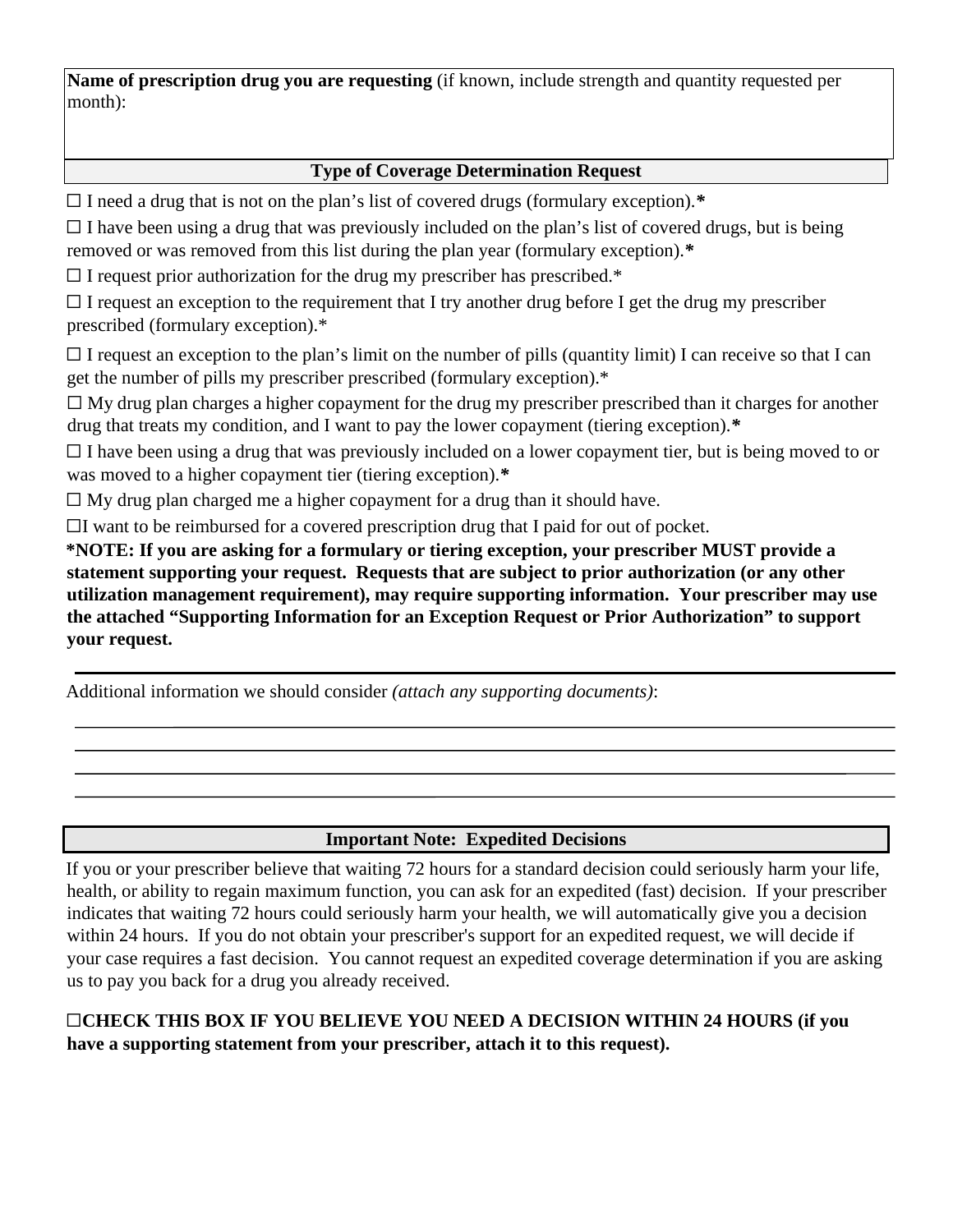| <b>Signature:</b> | $\blacksquare$<br>Date: |
|-------------------|-------------------------|
|                   |                         |

# **Supporting Information for an Exception Request or Prior Authorization**

FORMULARY and TIERING EXCEPTION requests cannot be processed without a prescriber's supporting statement. PRIOR AUTHORIZATION requests may require supporting information. □**REQUEST FOR EXPEDITED REVIEW: By checking this box and signing below, I certify that applying the 72 hour standard review timeframe may seriously jeopardize the life or health of the enrollee or the enrollee's ability to regain maximum function.** 

| <b>Prescriber's Information</b>          |                 |                                       |                                      |            |  |            |
|------------------------------------------|-----------------|---------------------------------------|--------------------------------------|------------|--|------------|
| Name                                     |                 |                                       |                                      |            |  |            |
| Address                                  |                 |                                       |                                      |            |  |            |
| City                                     |                 | <b>State</b>                          | Zip Code<br>$\overline{\phantom{0}}$ |            |  |            |
| <b>Office Phone</b>                      |                 |                                       |                                      | Fax        |  |            |
| Prescriber's Signature                   |                 |                                       |                                      | Date       |  |            |
| <b>Diagnosis and Medical Information</b> |                 |                                       |                                      |            |  |            |
| Medication:                              |                 | Strength and Route of Administration: |                                      |            |  | Frequency: |
| New Prescription OR Date Therapy         |                 | Expected Length of Therapy:           |                                      | Quantity:  |  |            |
| Initiated:                               |                 |                                       |                                      |            |  |            |
| Height/Weight:                           | Drug Allergies: |                                       |                                      | Diagnosis: |  |            |
| <b>Rationale for Request</b>             |                 |                                       |                                      |            |  |            |